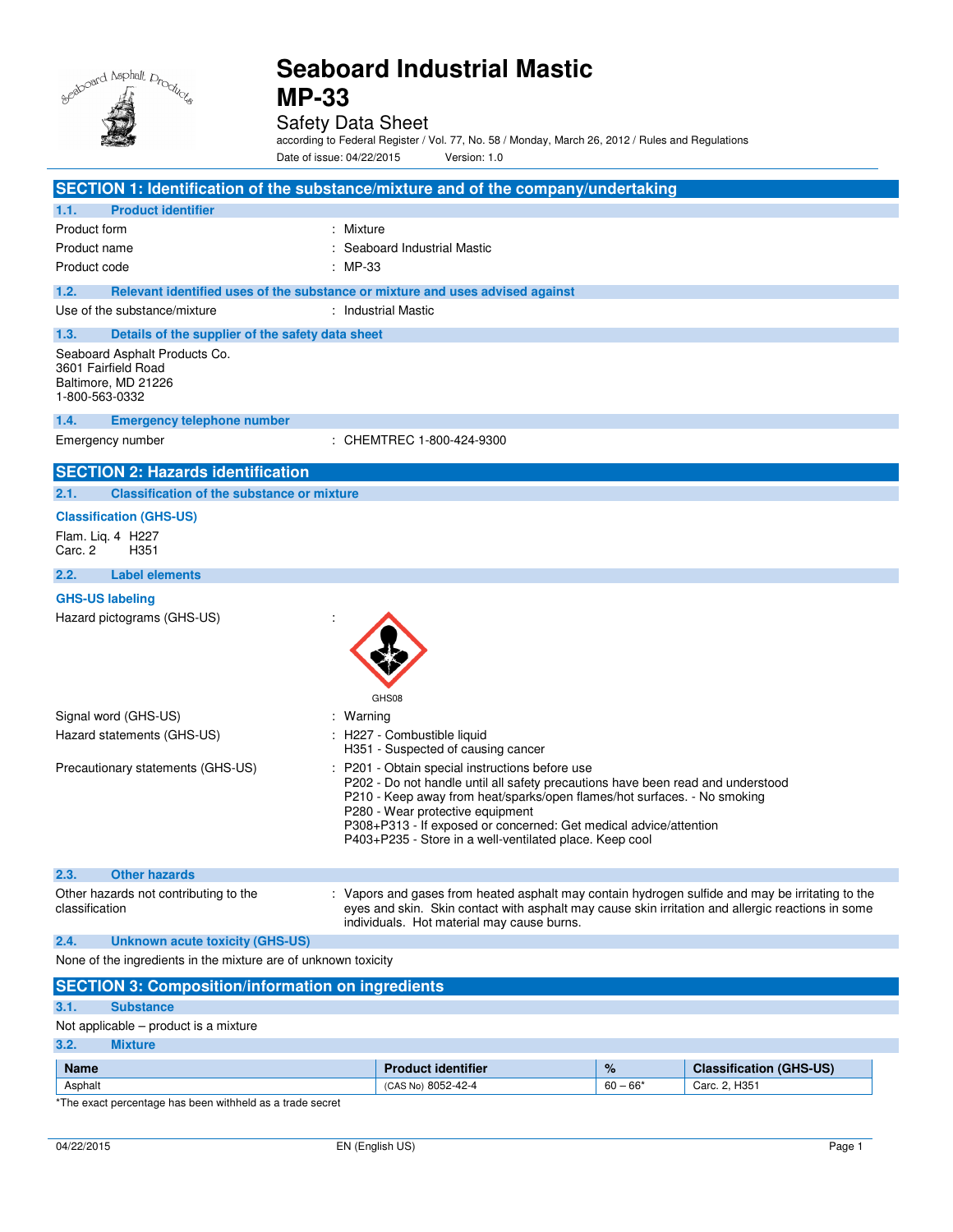Safety Data Sheet

| according to Federal Register / Vol. 77, No. 58 / Monday, March 26, 2012 / Rules and Regulations        |                                                                                                                                                                                                                                                                                                                                                                               |
|---------------------------------------------------------------------------------------------------------|-------------------------------------------------------------------------------------------------------------------------------------------------------------------------------------------------------------------------------------------------------------------------------------------------------------------------------------------------------------------------------|
| <b>SECTION 4: First aid measures</b>                                                                    |                                                                                                                                                                                                                                                                                                                                                                               |
| <b>Description of first aid measures</b><br>4.1.                                                        |                                                                                                                                                                                                                                                                                                                                                                               |
| First-aid measures general                                                                              | : Never give anything by mouth to an unconscious person. If you feel unwell, seek medical advice<br>(show the product label where possible). Suspected of causing cancer.                                                                                                                                                                                                     |
| First-aid measures after inhalation                                                                     | Allow victim to breathe fresh air. Allow the victim to rest.                                                                                                                                                                                                                                                                                                                  |
| First-aid measures after skin contact                                                                   | Remove affected clothing and wash all exposed skin area with mild soap and water, followed by<br>warm water rinse. For hot product, immediately immerse in or flush the affected area with large<br>amounts of cold water to dissipate heat. Cover with clean cotton sheeting or gauze and seek<br>medical attention. No attempt should be made to remove material from skin. |
| First-aid measures after eye contact                                                                    | Rinse immediately with plenty of water. Obtain medical attention if pain, blinking or redness<br>persist.                                                                                                                                                                                                                                                                     |
| First-aid measures after ingestion                                                                      | : Rinse mouth. Do NOT induce vomiting. Obtain emergency medical attention.                                                                                                                                                                                                                                                                                                    |
| 4.2.<br>Most important symptoms and effects, both acute and delayed                                     |                                                                                                                                                                                                                                                                                                                                                                               |
| No additional information available                                                                     |                                                                                                                                                                                                                                                                                                                                                                               |
| 4.3.<br>Indication of any immediate medical attention and special treatment needed                      |                                                                                                                                                                                                                                                                                                                                                                               |
| No additional information available                                                                     |                                                                                                                                                                                                                                                                                                                                                                               |
| <b>SECTION 5: Firefighting measures</b>                                                                 |                                                                                                                                                                                                                                                                                                                                                                               |
| 5.1.<br><b>Extinguishing media</b>                                                                      |                                                                                                                                                                                                                                                                                                                                                                               |
| Suitable extinguishing media                                                                            | : Foam. Dry powder. Carbon dioxide. Water spray. Sand.                                                                                                                                                                                                                                                                                                                        |
| Unsuitable extinguishing media                                                                          | : Do not use a heavy water stream.                                                                                                                                                                                                                                                                                                                                            |
| 5.2.<br>Special hazards arising from the substance or mixture                                           |                                                                                                                                                                                                                                                                                                                                                                               |
| Fire hazard                                                                                             | : Combustible liquid.                                                                                                                                                                                                                                                                                                                                                         |
| <b>Explosion hazard</b>                                                                                 | : May form flammable/explosive vapor-air mixture.                                                                                                                                                                                                                                                                                                                             |
| 5.3.<br><b>Advice for firefighters</b>                                                                  |                                                                                                                                                                                                                                                                                                                                                                               |
| Firefighting instructions                                                                               | : Use water spray or fog for cooling exposed containers. Exercise caution when fighting any<br>chemical fire. Contain all water used for fire-fighting to the greatest extent possible.                                                                                                                                                                                       |
| Protection during firefighting                                                                          | Do not enter fire area without proper protective equipment, including NIOSH approved positive-<br>pressure breathing apparatus with full face mask and full protective equipment.                                                                                                                                                                                             |
| <b>SECTION 6: Accidental release measures</b>                                                           |                                                                                                                                                                                                                                                                                                                                                                               |
| 6.1.<br>Personal precautions, protective equipment and emergency procedures                             |                                                                                                                                                                                                                                                                                                                                                                               |
| General measures                                                                                        | : Remove ignition sources. Use special care to avoid static electric charges. No open flames. No<br>smoking.                                                                                                                                                                                                                                                                  |
| 6.1.1.<br>For non-emergency personnel                                                                   |                                                                                                                                                                                                                                                                                                                                                                               |
| <b>Emergency procedures</b>                                                                             | : Evacuate unnecessary personnel.                                                                                                                                                                                                                                                                                                                                             |
| For emergency responders<br>6.1.2.                                                                      |                                                                                                                                                                                                                                                                                                                                                                               |
| Protective equipment                                                                                    | Equip cleanup crew with proper protection.                                                                                                                                                                                                                                                                                                                                    |
| <b>Emergency procedures</b>                                                                             | : Ventilate area.                                                                                                                                                                                                                                                                                                                                                             |
| 6.2.<br><b>Environmental precautions</b>                                                                |                                                                                                                                                                                                                                                                                                                                                                               |
| Prevent entry to sewers and public waters. Notify authorities if liquid enters sewers or public waters. |                                                                                                                                                                                                                                                                                                                                                                               |
| 6.3.<br>Methods and material for containment and cleaning up                                            |                                                                                                                                                                                                                                                                                                                                                                               |
| Methods for cleaning up                                                                                 | : Soak up spills with inert solids, such as clay or diatomaceous earth as soon as possible. Collect<br>spillage. Store away from other materials.                                                                                                                                                                                                                             |
| <b>Reference to other sections</b><br>6.4.                                                              |                                                                                                                                                                                                                                                                                                                                                                               |
| See Heading 8. Exposure controls and personal protection.                                               |                                                                                                                                                                                                                                                                                                                                                                               |
| <b>SECTION 7: Handling and storage</b>                                                                  |                                                                                                                                                                                                                                                                                                                                                                               |
| 7.1.<br><b>Precautions for safe handling</b>                                                            |                                                                                                                                                                                                                                                                                                                                                                               |
| Additional hazards when processed                                                                       | : Handle empty containers with care because residual vapors are flammable. Keep away from<br>heat/sparks/open flames/hot surfaces. - No smoking.                                                                                                                                                                                                                              |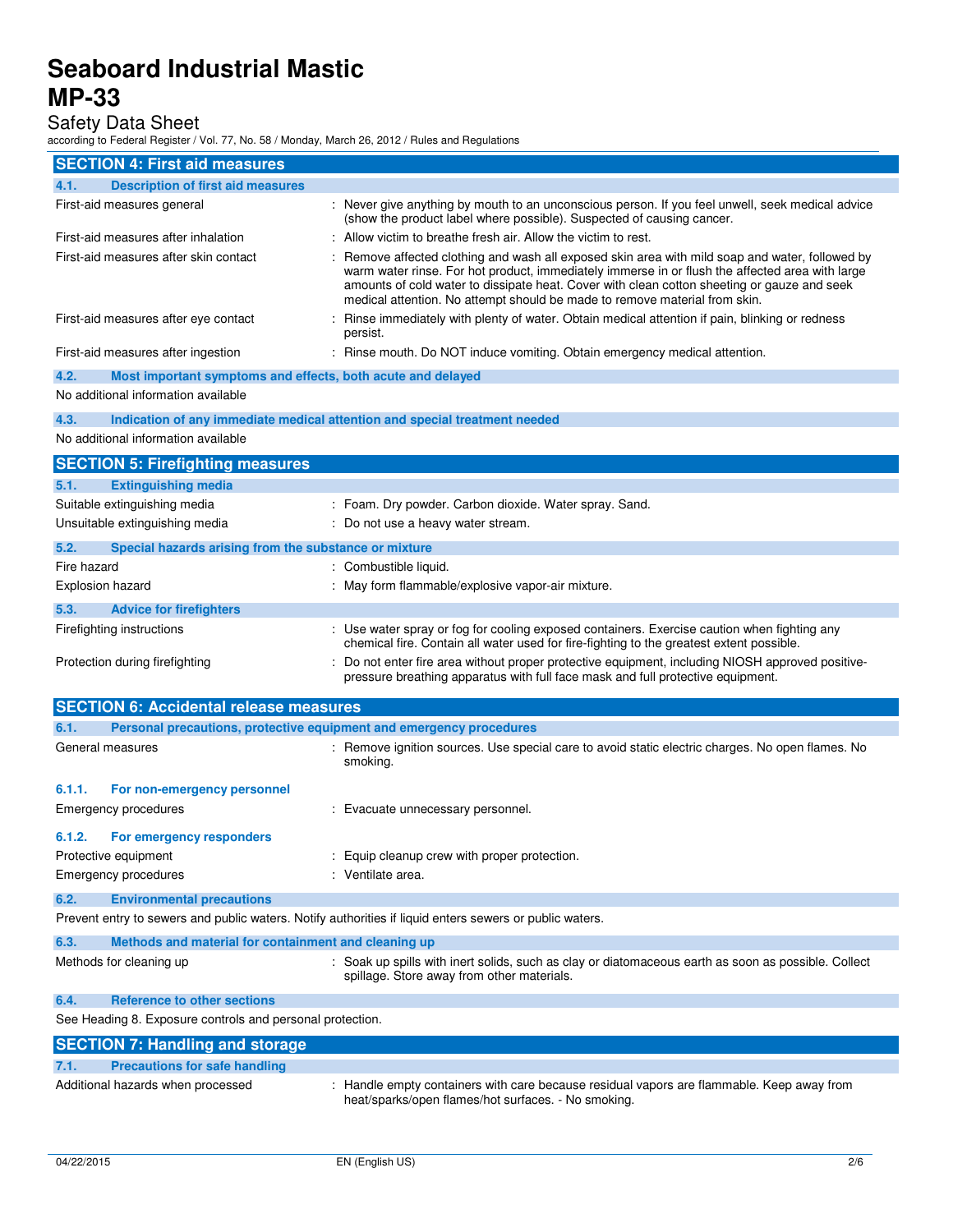Safety Data Sheet according to Federal Register / Vol. 77, No. 58 / Monday, March 26, 2012 / Rules and Regulations

| Precautions for safe handling                                        | : Wash hands and other exposed areas with mild soap and water before eating, drinking or<br>smoking and when leaving work. Provide good ventilation in process area to prevent formation of<br>vapor. No open flames. No smoking. Obtain special instructions before use. Do not handle until<br>all safety precautions have been read and understood. |
|----------------------------------------------------------------------|--------------------------------------------------------------------------------------------------------------------------------------------------------------------------------------------------------------------------------------------------------------------------------------------------------------------------------------------------------|
| 7.2.<br>Conditions for safe storage, including any incompatibilities |                                                                                                                                                                                                                                                                                                                                                        |
| <b>Technical measures</b>                                            | : Proper grounding procedures to avoid static electricity should be followed.                                                                                                                                                                                                                                                                          |
| Storage conditions                                                   | : Keep only in the original container in a cool, well ventilated place away from oxidizers, excessive<br>heat, and open flame. Keep container closed when not in use. Keep in fireproof place.                                                                                                                                                         |
| Incompatible products                                                | : Strong bases. Strong acids.                                                                                                                                                                                                                                                                                                                          |
| Incompatible materials                                               | : Sources of ignition. Direct sunlight. Heat sources.                                                                                                                                                                                                                                                                                                  |
| 7.3.<br>Specific end use(s)                                          |                                                                                                                                                                                                                                                                                                                                                        |

No additional information available

## **SECTION 8: Exposure controls/personal protection**

### **8.1. Control parameters**

| Asphalt (8052-42-4)                                                                                                                                                                                                                                                 |                                                                                                                                                             |                                            |  |
|---------------------------------------------------------------------------------------------------------------------------------------------------------------------------------------------------------------------------------------------------------------------|-------------------------------------------------------------------------------------------------------------------------------------------------------------|--------------------------------------------|--|
| <b>USA ACGIH</b>                                                                                                                                                                                                                                                    | ACGIH TWA (mg/m <sup>3</sup> )                                                                                                                              | $0.5$ mg/m <sup>3</sup> Inhalable fraction |  |
|                                                                                                                                                                                                                                                                     |                                                                                                                                                             |                                            |  |
|                                                                                                                                                                                                                                                                     | Hydrogen Sulfide (7783-06-4) may be released from this product                                                                                              |                                            |  |
| <b>USA ACGIH</b>                                                                                                                                                                                                                                                    | ACGIH TWA (ppm)                                                                                                                                             | 1 ppm                                      |  |
| <b>USA ACGIH</b>                                                                                                                                                                                                                                                    | ACGIH STEL (ppm)                                                                                                                                            | 5 ppm                                      |  |
| <b>USA OSHA</b>                                                                                                                                                                                                                                                     | OSHA PEL (ppm) (Vacated limits)                                                                                                                             | 10 ppm                                     |  |
| <b>USA OSHA</b>                                                                                                                                                                                                                                                     | OSHA STEL (ppm) (Vacated limits)                                                                                                                            | 15 ppm                                     |  |
| <b>USA OSHA</b>                                                                                                                                                                                                                                                     | OSHA Ceiling (ppm)                                                                                                                                          | 20 ppm                                     |  |
| 8.2.<br><b>Exposure controls</b>                                                                                                                                                                                                                                    |                                                                                                                                                             |                                            |  |
| : Ensure that proper ventilation is provided to maintain exposures below regulated limits.<br>Appropriate engineering controls                                                                                                                                      |                                                                                                                                                             |                                            |  |
| : Avoid all unnecessary exposure. At a minimum wear long-sleeved cotton shirt buttoned at the<br>Personal protective equipment<br>collar and full-length pants. Synthetic fibers can melt and adhere to the skin when heated. Do<br>not fold back or roll up cuffs. |                                                                                                                                                             |                                            |  |
| Hand protection                                                                                                                                                                                                                                                     | : Wear protective gloves that protect against thermal burns when handling hot material.                                                                     |                                            |  |
| Eye protection                                                                                                                                                                                                                                                      | Chemical goggles or safety glasses.                                                                                                                         |                                            |  |
| Respiratory protection                                                                                                                                                                                                                                              | : Not typically required. In cases where exposures exceed occupational control limits a NIOSH<br>approved respirator is recommended. Wear appropriate mask. |                                            |  |
| Other information                                                                                                                                                                                                                                                   | : Do not eat, drink or smoke during use. Wash hands and other exposed areas after use.                                                                      |                                            |  |

# **SECTION 9: Physical and chemical properties**

| Information on basic physical and chemical properties<br>9.1. |                                    |
|---------------------------------------------------------------|------------------------------------|
| Physical state                                                | : Liquid                           |
| Color                                                         | $:$ Black                          |
| Odor                                                          | : Organic                          |
| Odor threshold                                                | : No data available                |
| рH                                                            | : No data available                |
| Relative evaporation rate (butyl acetate=1)                   | : No data available                |
| Melting point                                                 | : No data available                |
| Freezing point                                                | : No data available                |
| Boiling point                                                 | $\therefore$ 343.33 °C             |
| Flash point                                                   | : $61.11 \text{ }^{\circ}\text{C}$ |
| Auto-ignition temperature                                     | : No data available                |
| Decomposition temperature                                     | : No data available                |
| Flammability (solid, gas)                                     | : No data available                |
| Vapor pressure                                                | : No data available                |
| Relative vapor density at 20 °C                               | : No data available                |
|                                                               |                                    |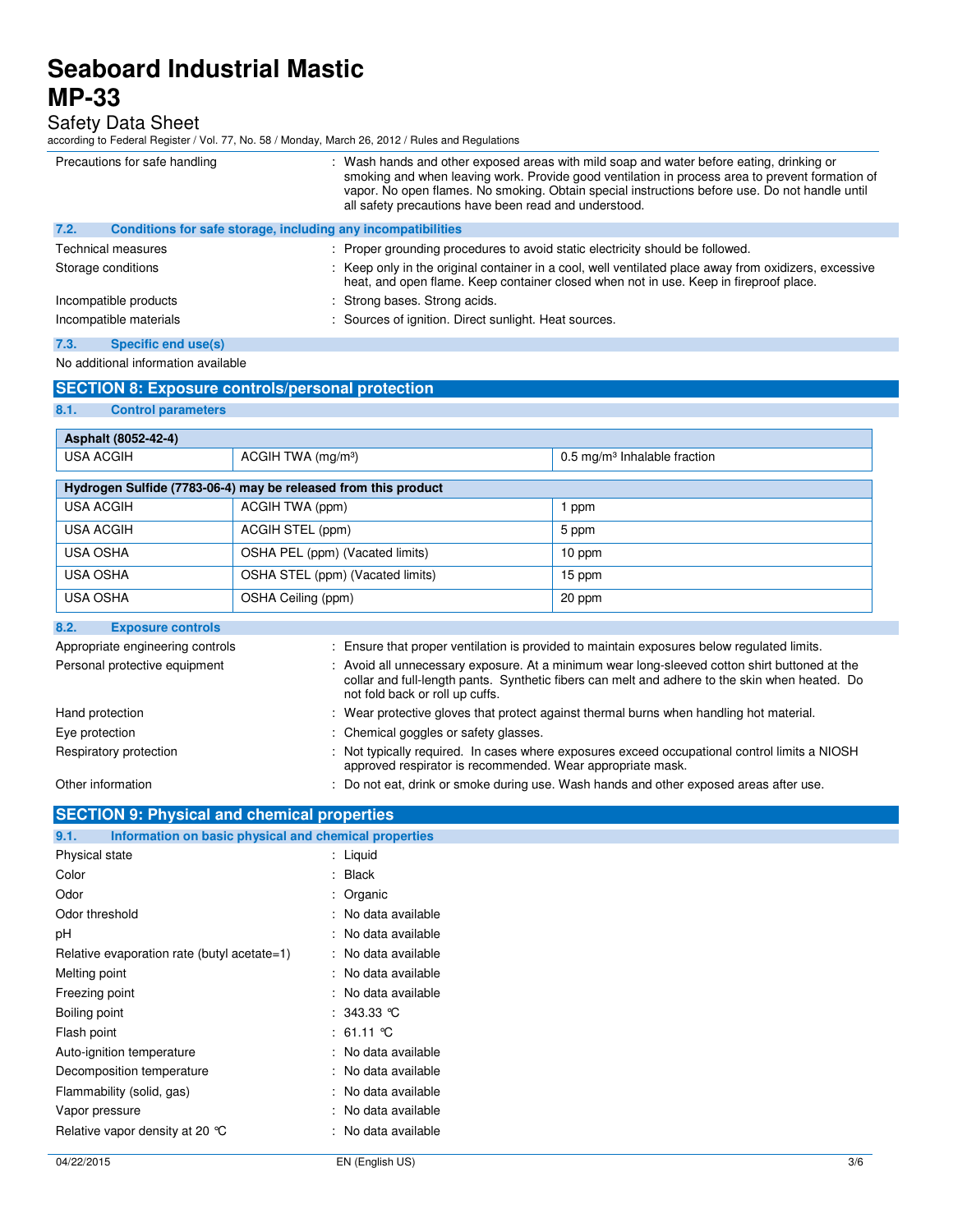# Safety Data Sheet

according to Federal Register / Vol. 77, No. 58 / Monday, March 26, 2012 / Rules and Regulations

| Relative density        | : No data available |
|-------------------------|---------------------|
| Solubility              | : No data available |
| Log Pow                 | : No data available |
| Log Kow                 | : No data available |
| Viscosity, kinematic    | : No data available |
| Viscosity, dynamic      | : No data available |
| Explosive properties    | : No data available |
| Oxidizing properties    | : No data available |
| <b>Explosive limits</b> | No data available   |

### **9.2. Other information**

No additional information available

# **SECTION 10: Stability and reactivity**

### **10.1. Reactivity**

No additional information available

## **10.2. Chemical stability**

Combustible liquid. May form flammable/explosive vapor-air mixture.

### **10.3. Possibility of hazardous reactions**

Not established.

## **10.4. Conditions to avoid**

Direct sunlight. Extremely high or low temperatures. Open flame. Overheating. Heat. Sparks.

### **10.5. Incompatible materials**

Strong acids. Strong bases.

### **10.6. Hazardous decomposition products**

Carbon monoxide. Carbon dioxide. May release flammable gases.

| <b>SECTION 11: Toxicological information</b>           |                                                                                                                                                                                                                                                                                                                                                                                                            |
|--------------------------------------------------------|------------------------------------------------------------------------------------------------------------------------------------------------------------------------------------------------------------------------------------------------------------------------------------------------------------------------------------------------------------------------------------------------------------|
| Information on toxicological effects<br>11.1.          |                                                                                                                                                                                                                                                                                                                                                                                                            |
| Likely routes of exposure                              | : Skin and eye contact; Inhalation                                                                                                                                                                                                                                                                                                                                                                         |
| Acute toxicity                                         | : Not classified                                                                                                                                                                                                                                                                                                                                                                                           |
| Asphalt (8052-42-4)                                    |                                                                                                                                                                                                                                                                                                                                                                                                            |
| LD50 oral rat                                          | $> 5000$ mg/kg                                                                                                                                                                                                                                                                                                                                                                                             |
| LD50 dermal rabbit                                     | > 2000 mg/kg                                                                                                                                                                                                                                                                                                                                                                                               |
| Skin corrosion/irritation                              | : Not classified                                                                                                                                                                                                                                                                                                                                                                                           |
| Serious eye damage/irritation                          | : Not classified                                                                                                                                                                                                                                                                                                                                                                                           |
| Respiratory or skin sensitization                      | : Not classified                                                                                                                                                                                                                                                                                                                                                                                           |
| Germ cell mutagenicity                                 | : Not classified                                                                                                                                                                                                                                                                                                                                                                                           |
| Carcinogenicity                                        | Suspected of causing cancer.                                                                                                                                                                                                                                                                                                                                                                               |
| Asphalt (8052-42-4)                                    |                                                                                                                                                                                                                                                                                                                                                                                                            |
| IARC group                                             | 2B - Possibly carcinogenic to humans                                                                                                                                                                                                                                                                                                                                                                       |
| National Toxicity Program (NTP) Status                 | 5 - Twelfth Report - Items under consideration                                                                                                                                                                                                                                                                                                                                                             |
| Reproductive toxicity                                  | : Not classified                                                                                                                                                                                                                                                                                                                                                                                           |
| Specific target organ toxicity (single exposure)       | : Not classified                                                                                                                                                                                                                                                                                                                                                                                           |
| Specific target organ toxicity (repeated<br>exposure)  | : Not classified                                                                                                                                                                                                                                                                                                                                                                                           |
| Aspiration hazard                                      | : Not classified                                                                                                                                                                                                                                                                                                                                                                                           |
| Potential Adverse human health effects and<br>symptoms | : Vapors and gases from heated asphalt may contain hydrogen sulfide and may cause eye, skin<br>and respiratory tract irritation, headache and nausea. Ingestion or contact of hot material may<br>cause burns on eyes, skin or gastrointestinal system. Asphalt may cause skin irritation with<br>reddening, itching, burning and/or swelling and may cause allergic skin reaction in some<br>individuals. |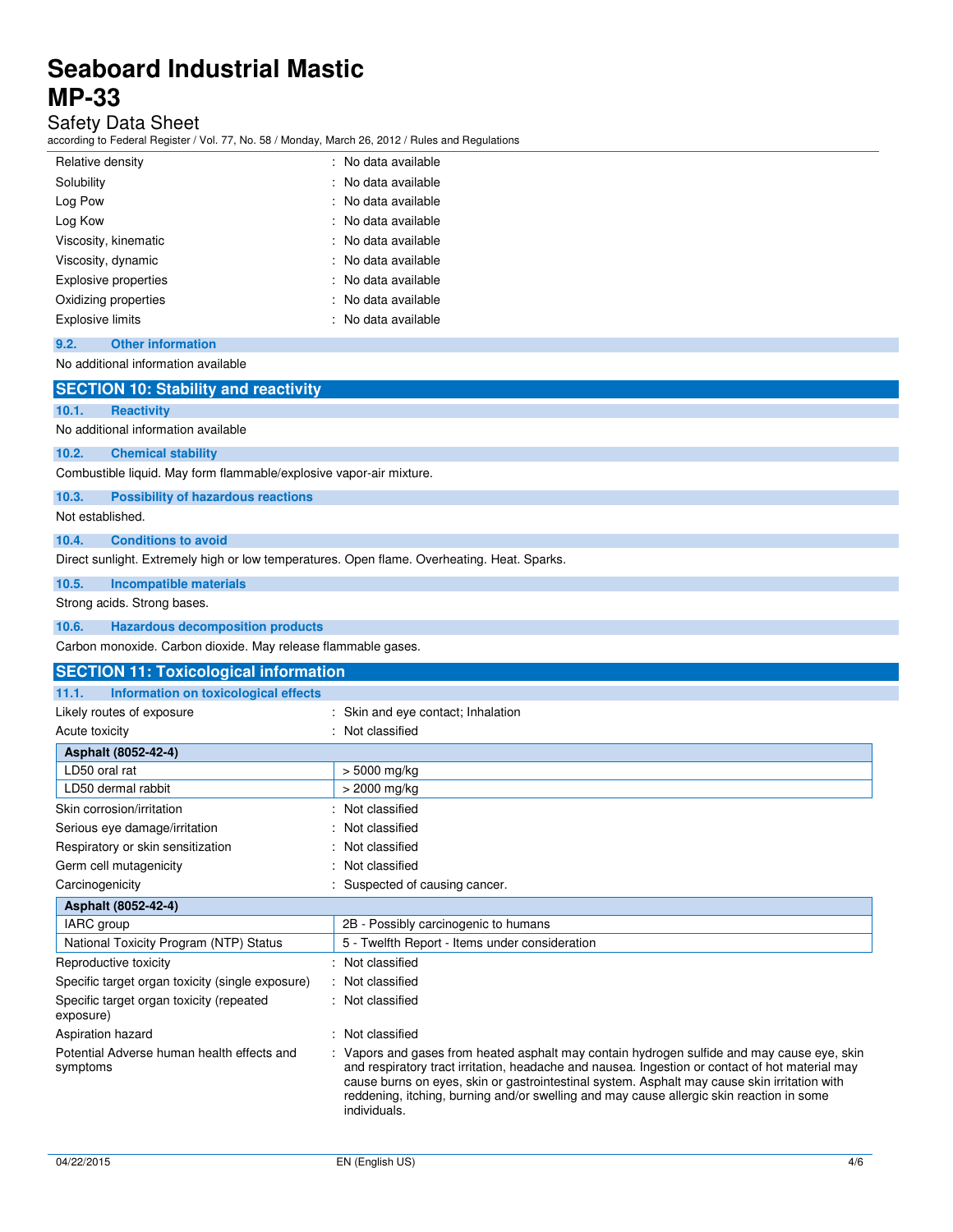# Safety Data Sheet

according to Federal Register / Vol. 77, No. 58 / Monday, March 26, 2012 / Rules and Regulations

| <b>SECTION 12: Ecological information</b>                               |                                                                                                                                                                                                                                                                                                                                                                                                                                                                                                                                                                                                                                                                                                                                                                                                                       |
|-------------------------------------------------------------------------|-----------------------------------------------------------------------------------------------------------------------------------------------------------------------------------------------------------------------------------------------------------------------------------------------------------------------------------------------------------------------------------------------------------------------------------------------------------------------------------------------------------------------------------------------------------------------------------------------------------------------------------------------------------------------------------------------------------------------------------------------------------------------------------------------------------------------|
| 12.1.<br><b>Toxicity</b>                                                |                                                                                                                                                                                                                                                                                                                                                                                                                                                                                                                                                                                                                                                                                                                                                                                                                       |
| No additional information available                                     |                                                                                                                                                                                                                                                                                                                                                                                                                                                                                                                                                                                                                                                                                                                                                                                                                       |
| 12.2.<br><b>Persistence and degradability</b>                           |                                                                                                                                                                                                                                                                                                                                                                                                                                                                                                                                                                                                                                                                                                                                                                                                                       |
| <b>Seaboard Asphalt Fibred Roof Coating LN-5</b>                        |                                                                                                                                                                                                                                                                                                                                                                                                                                                                                                                                                                                                                                                                                                                                                                                                                       |
| Persistence and degradability                                           | Not established.                                                                                                                                                                                                                                                                                                                                                                                                                                                                                                                                                                                                                                                                                                                                                                                                      |
| Asphalt (8052-42-4)                                                     |                                                                                                                                                                                                                                                                                                                                                                                                                                                                                                                                                                                                                                                                                                                                                                                                                       |
| Persistence and degradability                                           | Not established.                                                                                                                                                                                                                                                                                                                                                                                                                                                                                                                                                                                                                                                                                                                                                                                                      |
| 12.3.<br><b>Bioaccumulative potential</b>                               |                                                                                                                                                                                                                                                                                                                                                                                                                                                                                                                                                                                                                                                                                                                                                                                                                       |
| <b>Seaboard Asphalt Fibred Roof Coating LN-5</b>                        |                                                                                                                                                                                                                                                                                                                                                                                                                                                                                                                                                                                                                                                                                                                                                                                                                       |
| Bioaccumulative potential                                               | Not established.                                                                                                                                                                                                                                                                                                                                                                                                                                                                                                                                                                                                                                                                                                                                                                                                      |
| Asphalt (8052-42-4)                                                     |                                                                                                                                                                                                                                                                                                                                                                                                                                                                                                                                                                                                                                                                                                                                                                                                                       |
| BCF fish 1                                                              | (no bioaccumulation expected)                                                                                                                                                                                                                                                                                                                                                                                                                                                                                                                                                                                                                                                                                                                                                                                         |
| Log Pow                                                                 | > 6                                                                                                                                                                                                                                                                                                                                                                                                                                                                                                                                                                                                                                                                                                                                                                                                                   |
| Bioaccumulative potential                                               | Not established.                                                                                                                                                                                                                                                                                                                                                                                                                                                                                                                                                                                                                                                                                                                                                                                                      |
| 12.4.<br><b>Mobility in soil</b>                                        |                                                                                                                                                                                                                                                                                                                                                                                                                                                                                                                                                                                                                                                                                                                                                                                                                       |
| No additional information available                                     |                                                                                                                                                                                                                                                                                                                                                                                                                                                                                                                                                                                                                                                                                                                                                                                                                       |
| 12.5.<br><b>Other adverse effects</b>                                   |                                                                                                                                                                                                                                                                                                                                                                                                                                                                                                                                                                                                                                                                                                                                                                                                                       |
| Other information                                                       | : Avoid release to the environment.                                                                                                                                                                                                                                                                                                                                                                                                                                                                                                                                                                                                                                                                                                                                                                                   |
| <b>SECTION 13: Disposal considerations</b>                              |                                                                                                                                                                                                                                                                                                                                                                                                                                                                                                                                                                                                                                                                                                                                                                                                                       |
| 13.1.<br>Waste treatment methods                                        |                                                                                                                                                                                                                                                                                                                                                                                                                                                                                                                                                                                                                                                                                                                                                                                                                       |
| Waste disposal recommendations                                          | Dispose in a safe manner in accordance with local, state, and federal regulations.                                                                                                                                                                                                                                                                                                                                                                                                                                                                                                                                                                                                                                                                                                                                    |
| Additional information                                                  | Handle empty containers with care because residual vapors are flammable.                                                                                                                                                                                                                                                                                                                                                                                                                                                                                                                                                                                                                                                                                                                                              |
| Ecology - waste materials                                               | : Avoid release to the environment.                                                                                                                                                                                                                                                                                                                                                                                                                                                                                                                                                                                                                                                                                                                                                                                   |
| <b>SECTION 14: Transport information</b>                                |                                                                                                                                                                                                                                                                                                                                                                                                                                                                                                                                                                                                                                                                                                                                                                                                                       |
| In accordance with DOT                                                  |                                                                                                                                                                                                                                                                                                                                                                                                                                                                                                                                                                                                                                                                                                                                                                                                                       |
| Transport document description                                          | : NA1993 Combustible liquid, n.o.s., 3, III                                                                                                                                                                                                                                                                                                                                                                                                                                                                                                                                                                                                                                                                                                                                                                           |
| DOT NA no.                                                              | NA1993                                                                                                                                                                                                                                                                                                                                                                                                                                                                                                                                                                                                                                                                                                                                                                                                                |
| Proper Shipping Name (DOT)                                              | Combustible liquid, n.o.s.                                                                                                                                                                                                                                                                                                                                                                                                                                                                                                                                                                                                                                                                                                                                                                                            |
| Hazard Classes (DOT)<br>DOT Symbols                                     | 3 - Class 3 - Flammable and combustible liquid 49 CFR 173.120<br>D - Proper shipping name for domestic use only, or to and from Canada, G - Identifies PSN                                                                                                                                                                                                                                                                                                                                                                                                                                                                                                                                                                                                                                                            |
|                                                                         | requiring a technical name                                                                                                                                                                                                                                                                                                                                                                                                                                                                                                                                                                                                                                                                                                                                                                                            |
| Packing group (DOT)                                                     | III - Minor Danger                                                                                                                                                                                                                                                                                                                                                                                                                                                                                                                                                                                                                                                                                                                                                                                                    |
| DOT Special Provisions (49 CFR 172.102)                                 | : IB3 - Authorized IBCs: Metal (31A, 31B and 31N); Rigid plastics (31H1 and 31H2); Composite<br>(31HZ1 and 31HA2, 31HB2, 31HN2, 31HD2 and 31HH2). Additional Requirement: Only liquids<br>with a vapor pressure less than or equal to 110 kPa at 50 C (1.1 bar at 122 F), or 130 kPa at 55<br>C (1.3 bar at 131 F) are authorized, except for UN2672 (also see Special Provision IP8 in Table<br>2 for UN2672).<br>T1 - 1.5 178.274(d)(2) Normal. 178.275(d)(2)<br>T4 - 2.65 178.274(d)(2) Normal. 178.275(d)(3)<br>TP1 - The maximum degree of filling must not exceed the degree of filling determined by the<br>following: Degree of filling = $97/1 + a$ (tr - tf) Where: tr is the maximum mean bulk temperature<br>during transport, and if is the temperature in degrees celsius of the liquid during filling. |
| DOT Packaging Exceptions (49 CFR 173.xxx)                               | : 150                                                                                                                                                                                                                                                                                                                                                                                                                                                                                                                                                                                                                                                                                                                                                                                                                 |
| DOT Packaging Non Bulk (49 CFR 173.xxx)                                 | : 203                                                                                                                                                                                                                                                                                                                                                                                                                                                                                                                                                                                                                                                                                                                                                                                                                 |
| DOT Packaging Bulk (49 CFR 173.xxx)                                     | : 241                                                                                                                                                                                                                                                                                                                                                                                                                                                                                                                                                                                                                                                                                                                                                                                                                 |
| DOT Quantity Limitations Passenger aircraft/rail<br>(49 CFR 173.27)     | : 60 L                                                                                                                                                                                                                                                                                                                                                                                                                                                                                                                                                                                                                                                                                                                                                                                                                |
| DOT Quantity Limitations Cargo aircraft only (49 : 220 L<br>CFR 175.75) |                                                                                                                                                                                                                                                                                                                                                                                                                                                                                                                                                                                                                                                                                                                                                                                                                       |
| DOT Vessel Stowage Location                                             | : A - The material may be stowed "on deck" or "under deck" on a cargo vessel and on a<br>passenger vessel.                                                                                                                                                                                                                                                                                                                                                                                                                                                                                                                                                                                                                                                                                                            |